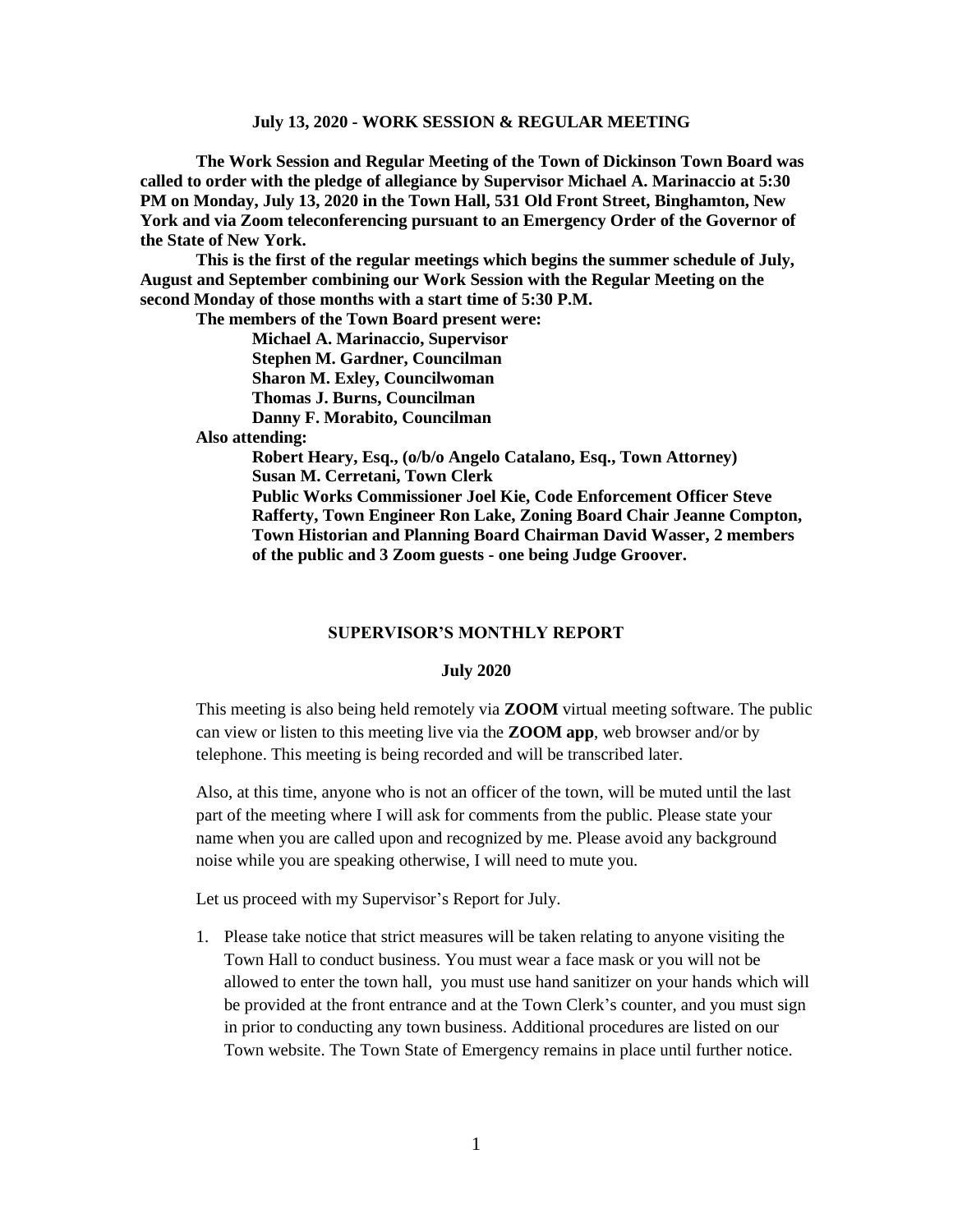#### **SUPERVISOR'S REPORT CONT'D**

- 2. We have had two meetings with court staff and judges regarding the reopening of our court. There will be various measures and procedures taken for this purpose. There may be some reimbursement of any expenses we may incur in this effort; this is an active issue that can change with procedures coming from the Unified Court System. Court proceedings are to remain closed to the public until further notice. Court staff will be available to conduct some court business at the court office window.
- 3. We have purchased a Ring Doorbell System that allows the court and town clerk office to view and speak to anyone wanting to enter the town hall for various reasons.
- 4. Please take notice that **Yard Sales** are now allowed in the town until further notice. You need to assure social distancing when conducting a yard sale. Youi also need to apply for a permit from the town clerk's office.
- 5. **Sunrise Terrace Park** children's recreation area was opened on June 17, but the basketball court will remain closed until the governor announces that they can open.
- 6. The water line replacement project in the **Brandywine Heights** sub-division is complete. We are working with the **State Health Department** in getting reimbursements for the project which will total approximately \$1 million. We received our first reimbursement check from the State for \$460K.
- 7. I reviewed our town credit card charges and found no issues.
- 8. **Sales Tax Revenues** for New York State have decreased around 32%. This will have a major impact on municipalities revenue sharing of sales tax. We will monitor this issue very closely and make any necessary adjustments to our highway budget as we deem necessary since the department is funded through sales tax. Year-end projection for our town is \$723,361. We budgeted for \$900K. There may be a slight increase in sales tax revenue based on recent information but there will still be a shortage of income county wide.
- 9. **Habitat for Humanity** has begun clearing the lots for future homes to be built off Glenwood Rd. The first home that was built over a year ago has qualified candidates to own this home. The **COVID-19** epidemic slowed the process.
- 10. Joel and I met with representatives from the **NYSDOT** regarding the proposed traffic circle on Front St. and Old Front St. We discussed the maintenance and design of landscaping of the inner circle. **Cornell Cooperative Extension** has expressed interest in landscaping. Once the circle is complete, the town will assume maintenance of the landscaping. Our plan is to keep it simple but nice. There will be various plantings in the circle to make the circle more visible to drivers.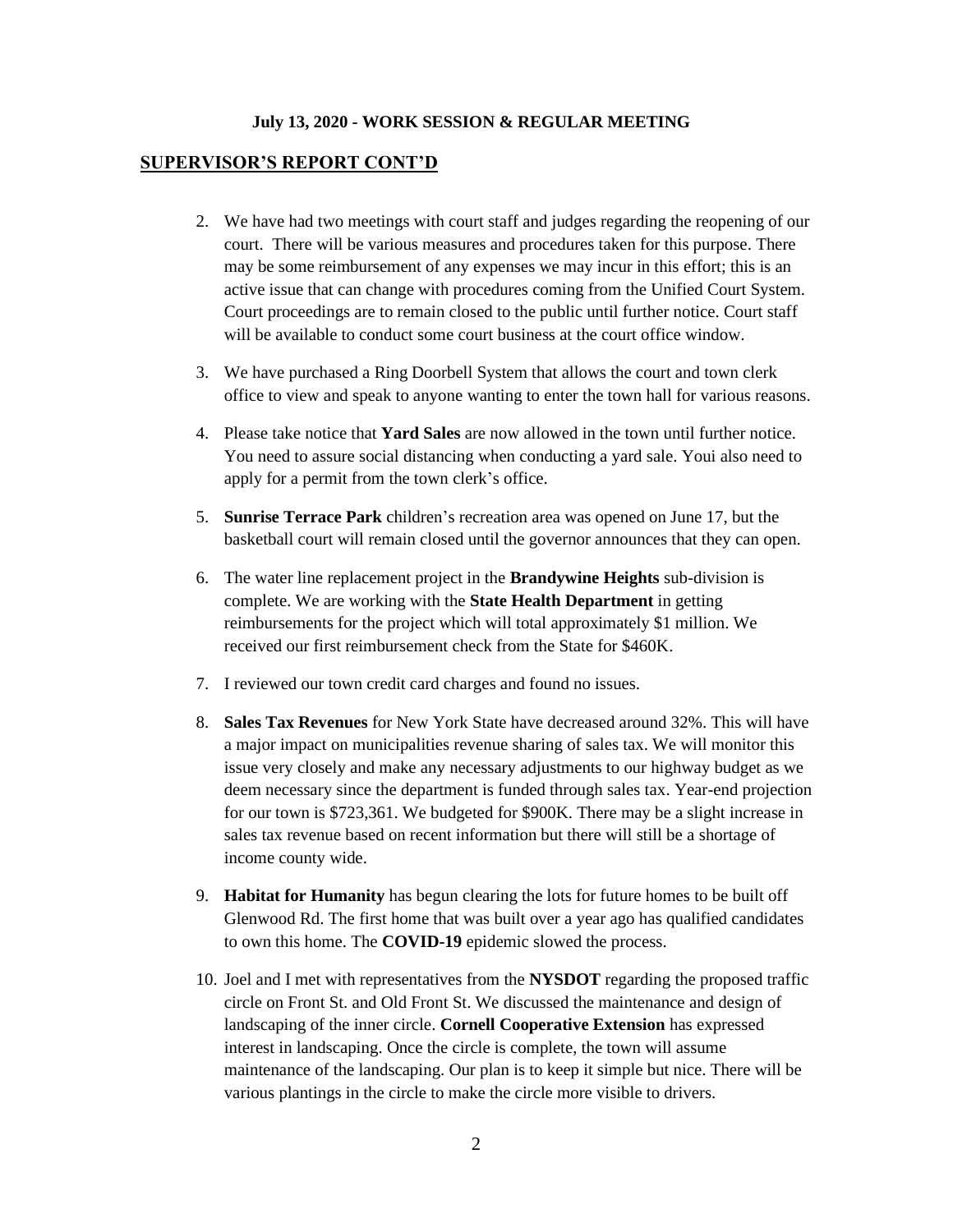## **SUPERVISOR'S REPORT CONT'D**

- 11. There is a possibility that the **Land Bank** may be able to fund demolishing 22 Fuller St. residence. County will be taking over the property and the Land Bank is asking if the town would contribute to this effort. We are looking at around \$2-\$3K. The rest of the cost will be covered by the Land Bank and in-kind money from the county.
- 12. David Wasser has handed in his resignation and his last day will be July 31<sup>st</sup>. Kathy Groover has agreed to take over the Historian position pending confirmation from the Board.

Code Violations Report:

- 1. 701 Old Front St., shrubs overhanging sidewalk
- 2. 10 Pleasant Ct., chickens in backyard, no permits issued for fencing and shed

## **Dog Control Reports**

Report not received.

## **NYSEG Warning Letter**: No **NYSEG** warnings issued

Next Meeting: Our next Board meeting is tentatively scheduled for August 10, 5:30 PM. We will be in the summer schedule for board meetings unless we have an emergency issue to deal with or some other town related issues.

#### **PUBLIC COMMENTS**

None being heard.

# **COMMITTEE REPORTS**

#### • **PUBLIC WORKS**

- o Public Works Commissioner Kie stated that the County is milling Bevier Street and will be paving in the next couple of days.
- o Habitat for Humanity is working on Linda Drive
- o Supervisor Marinaccio offered congratulations on bringing in the water project under one million dollars. We are being reimbursed by the State for this project.
- **FINANCE**

#### **TOWN CLERK MONTHLY FINANCIAL REPORT**

Supervisor Marinaccio asked for a motion to accept the **June Monthly Financial Report** for the **Town Clerk in the amount of \$1,930.80.** On a motion by Councilman Morabito seconded by Councilwoman Exley. All in favor.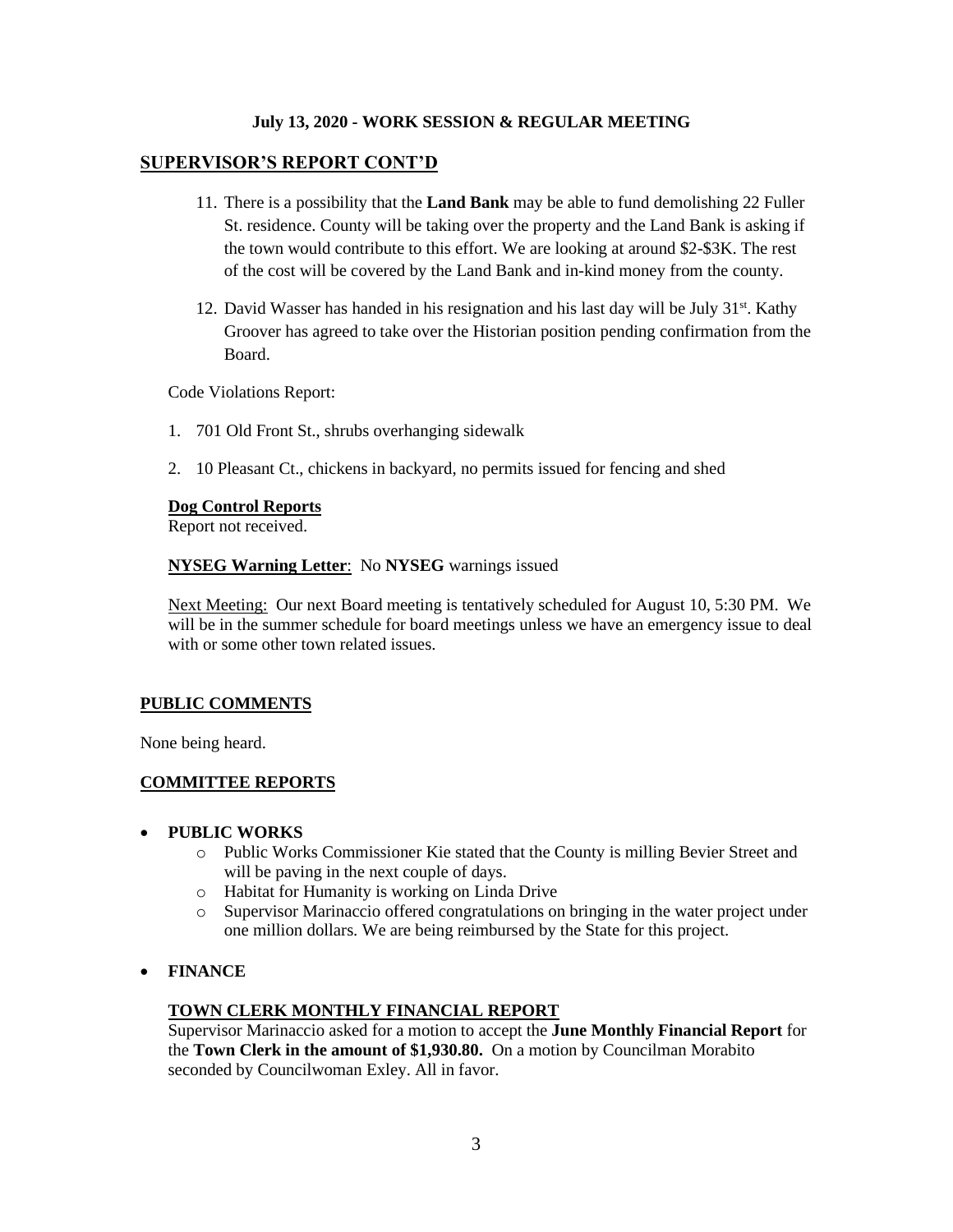| <b>Town Clerk's Report</b>            |            |
|---------------------------------------|------------|
| June 2020 in the amount of \$1,930.80 |            |
| <b>NYSDOH</b>                         | \$0.00     |
| NYS Ag & Markets spay/neuter program  | \$88.00    |
| <b>Supervisor Town of Dickinson</b>   | \$1,930.80 |

#### **COURT MONTHLY REPORT**

Councilman Morabito made a motion to accept the **April 2020 Monthly Financial Report** for the **Town Court in the amount of \$13,013.00.**

State: \$11,108.00 County: \$0 Town: \$1,905. On a motion by Councilman Morabito seconded by Councilman Burns. All in favor.

## **SUPERVISOR'S MONTHLY FINANCIAL REPORT**

Councilman Morabito made a motion to accept the **May 2020 Supervisor monthly report** seconded by Councilman Gardner. All in favor

## • **PERSONNEL**

o Nothing to report.

## • **PLANNING**

 $\circ$  Next Planning Board meeting scheduled for July 20<sup>th</sup> at 6 PM.

# **ABSTRACTS FOR APPROVAL**

On Motion from Councilman Morabito, seconded by Councilman Burns to approve **abstract # 7**, dated July 13, 2020 in the amount of **\$450,326.32.** Vote Ayes-5, Nay -0, Absent-0.

Supervisor Marinaccio voting Aye Councilman Gardner voting Aye Councilwoman Exley voting Aye Councilman Morabito voting Aye Councilman Burns voting Aye Unanimously passed and noted as duly adopted.

# **Abstract Summary of Audited Vouchers for Funds respectively in the amount(s) of \$450,326.32**

**Voucher #7 for July 2020 in the amount of \$450,326.32:**

| <b>General Fund</b>          | \$31,814.05  |
|------------------------------|--------------|
| <b>Part Town</b>             | \$0.00       |
| <b>Highway</b>               | \$5,434.62   |
| <b>Fire districts</b>        | \$0.00       |
| <b>Light Districts</b>       | \$2,881.48   |
| <b>Sewer Operating Dist.</b> | \$258,473.96 |
| <b>Water Operating Dist.</b> | \$26,382.74  |
| <b>Water Project</b>         | \$125,339.47 |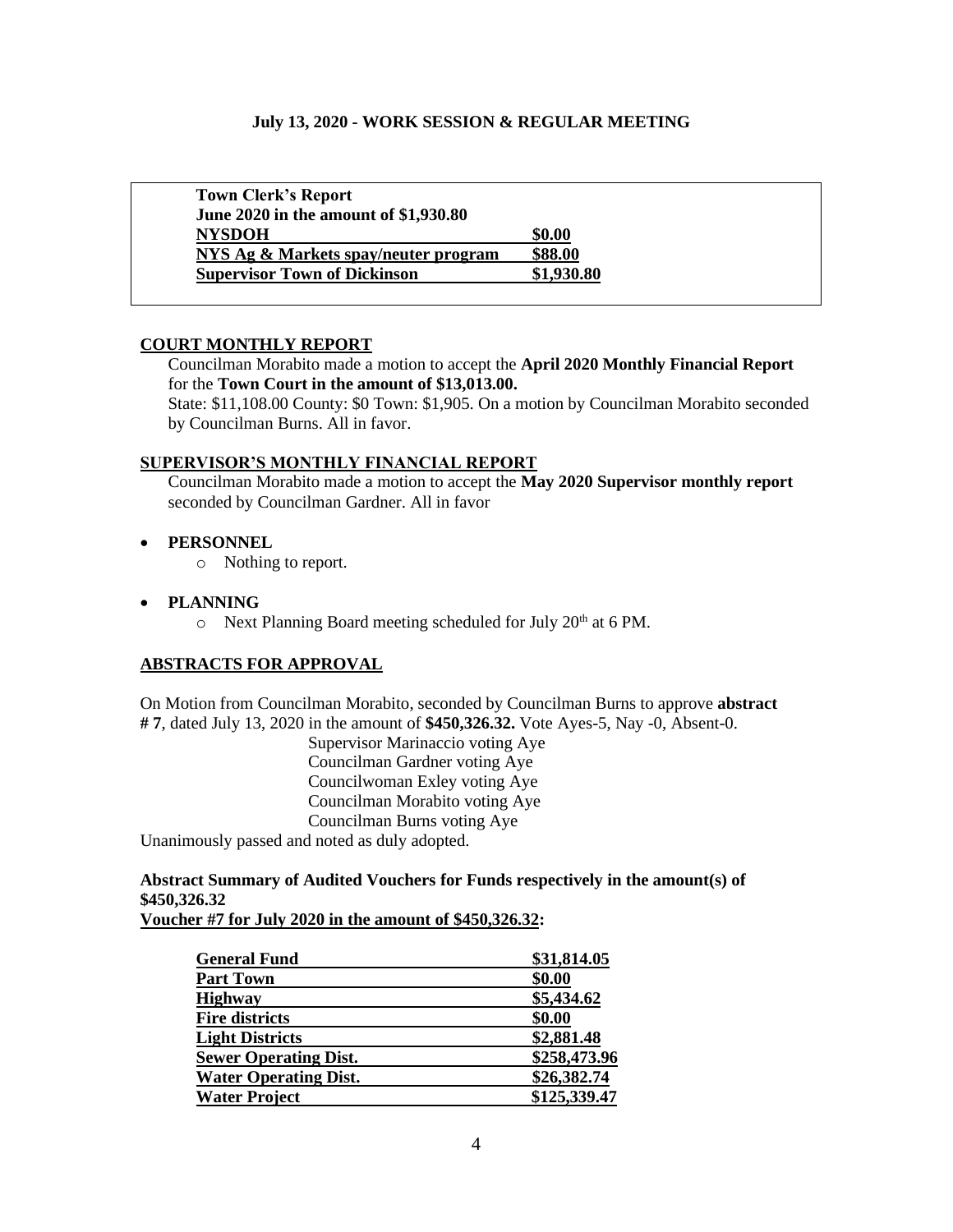# **APPROVAL OF MINUTES**

On a motion by Councilman Gardner seconded by Councilwoman Exley to accept the Combined **Work Session & Regular Meeting Minutes of June 08, 2020**. All in favor. Vote Ayes-5, Nays-0, Absent-0.

# **ATTORNEY**

# **DRAFT TIMBER LOCAL LAW DRAFT LANDLORD REGISTERED AGENT LOCAL LAW**

Attorney Robert Heary, on behalf of Town Attorney Catalano, addressed the status of the two draft Local Laws. He stated that they are in the hands of Attorney Nick Cortese from the Coughlin and Gerhart Law office. Attorney Cortese has sent the drafts to Public Works Commissioner Kie to review by comments. Once the Law office receives and reviews those comments, they will finalize them to proceed with the Local Law adoption process.

## **RESOLUTION 2020 - 11**

The following Resolution was offered by Councilman Gardner, who moved its adoption, seconded by Councilwoman Exley to wit:

BE IT RESOLVED, by the Town Board of the Town of Dickinson, Broome County, New York as follows:

# **RESOLUTION: APPROVING THE APPOINTMENT OF KATHLEEN GROOVER TO THE POSITION OF TOWN OF DICKINSON HISTORIAN EFFECTIVE AUGUST 1, 2020.**

The question of adoption of the foregoing Resolution was duly put to a vote on roll call which resulted as follows: All in favor. Vote Ayes–5, Nays–0, Absent-0.

> Supervisor Marinaccio voting Aye Councilman Gardner voting Aye Councilwoman Exley voting Aye Councilman Morabito voting Aye Councilman Burns voting Aye

All in favor.

# **PUBLIC WORKS – WATER DEPARTMENT & HIGHWAY DEPARTMENT**

• Public Works Commissioner Kie reported that he will be out of town for two days attending committee meetings.